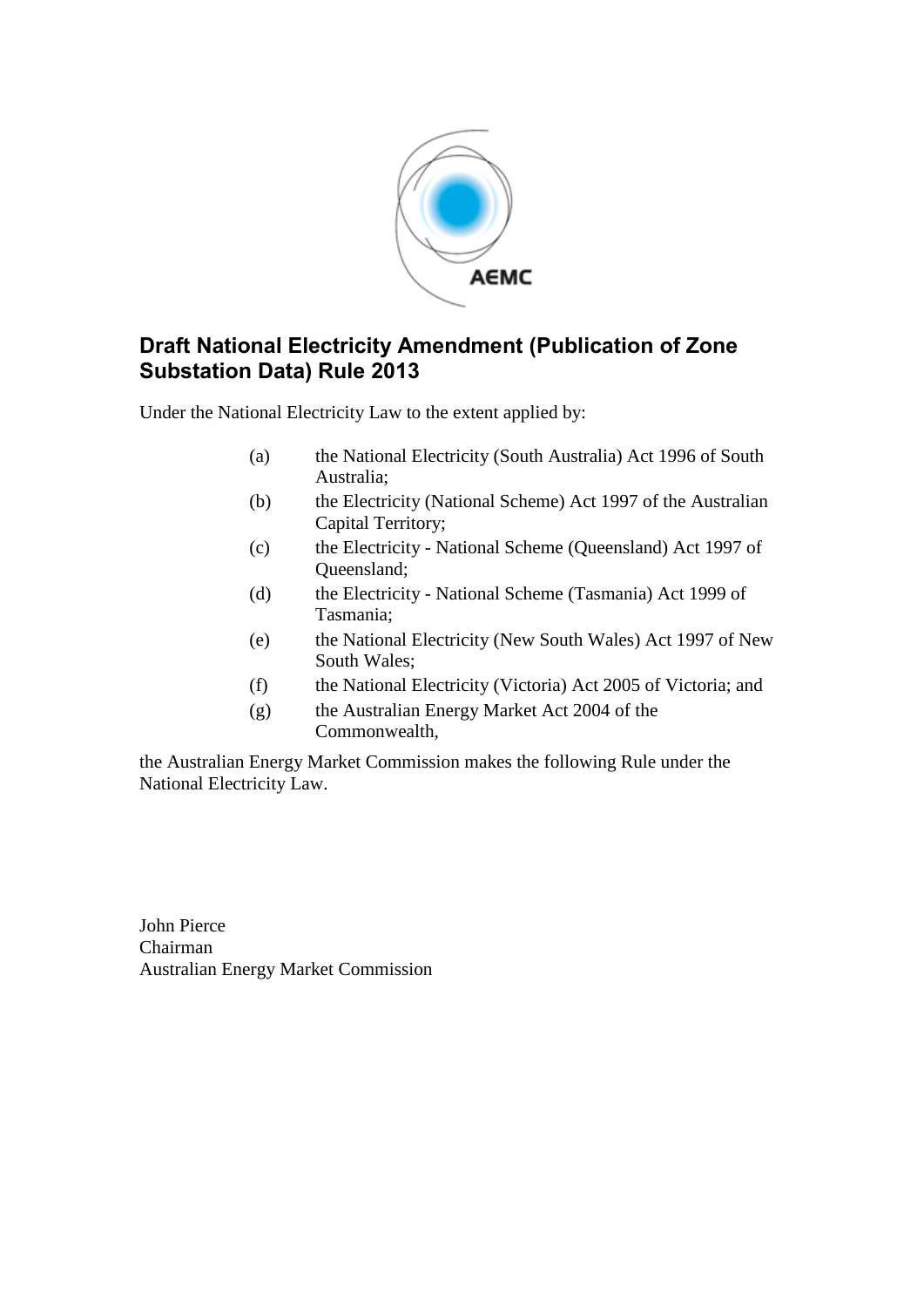## **Draft National Electricity Amendment (Publication of Zone Substation Data) Rule 2013**

## **1 Title of Rule**

This Rule is the *Draft National Electricity Amendment (Publication of Zone Substation Data) Rule 2013*.

## **2 Commencement**

This Rule commences operation on [COMMENCEMENT\_DATE].

## <span id="page-1-0"></span>**3 Amendment of the National Electricity Rules**

The National Electricity Rules are amended as set out in [Schedule 1.](#page-2-0)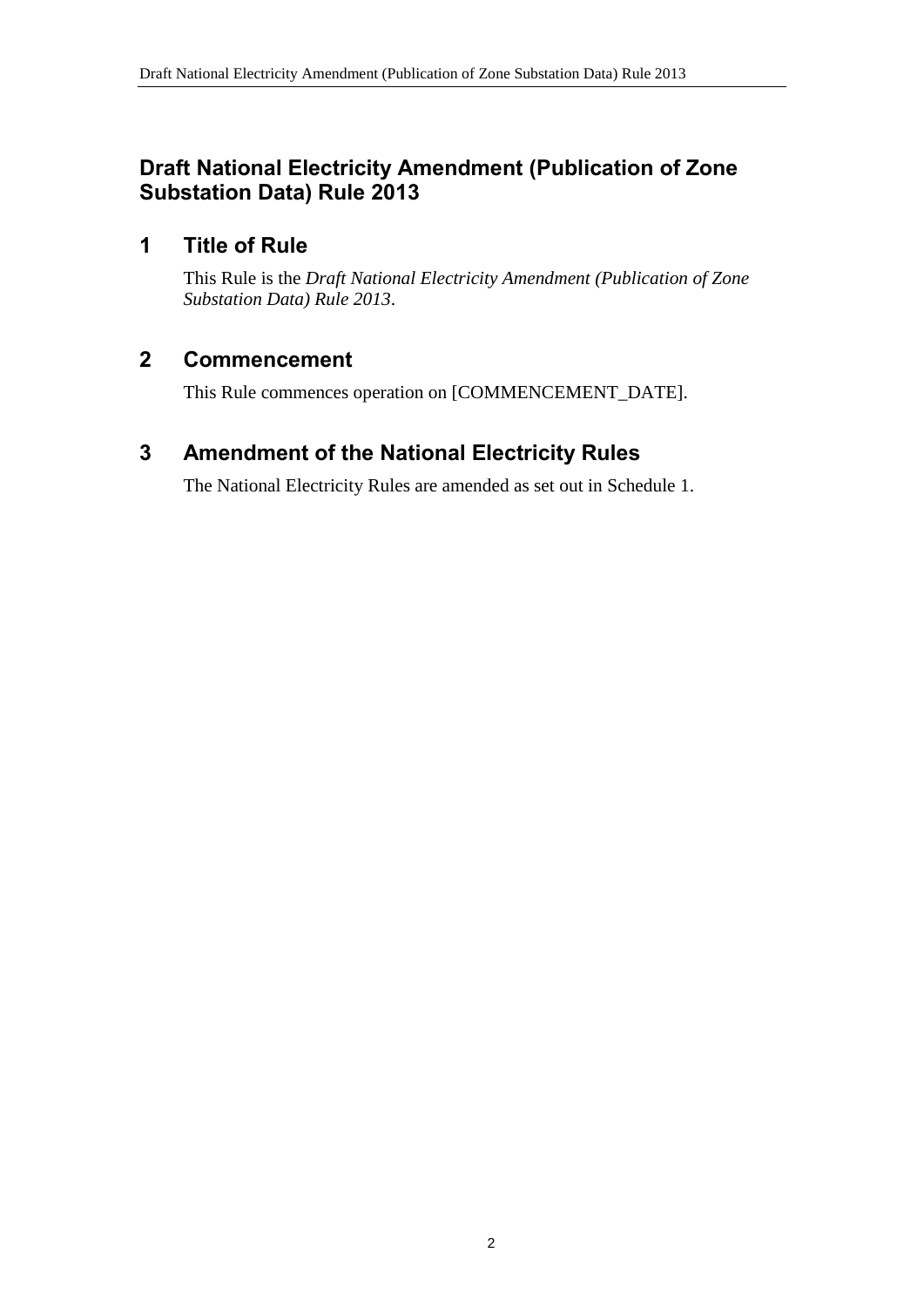## <span id="page-2-0"></span>**Schedule 1 Amendment to the National Electricity Rules**

[\(Clause 3\)](#page-1-0)

# **[1] Clause 5.10.1 Content of Part B**

After clause 5.10.1(e), insert:

(e1) Clause 5.13A sets out the obligations to provide distribution zone substation information.

# **[2] New rule 5.13A Distribution zone substation information**

After clause 5.13.2, insert:

## **Definitions**

(a) In this rule:

**annual zone substation report** means a report containing historical zone substation information for a reporting year (other than a reporting year covered by the ten year zone substation report).

**reporting year** for a *Distribution Network Service Provider* means a period of one year that ends on the same date in each reporting year (e.g. a period of one year ending on 30 June).

**ten year zone substation report** means a report containing historical zone substation information that is available for the ten reporting years prior to the commencement of this rule 5.13A.

**zone substation information** means the information specified in paragraph (b).

## **Zone substation information**

- (b) Zone substation information means the following information for each zone substation on the *Distribution Network Service Provider's distribution network*:
	- (1) the name or other identifier for the zone substation that corresponds to that used by the *Distribution Network Service Provider* in the regional development plan referred to in clause S5.8(n);
	- (2) if the *Distribution Network Service Provider* has determined under paragraph (g) that the *load* for the zone substation should not be disclosed, a statement to the effect that the information has not been provided for that zone substation for reasons of confidentiality;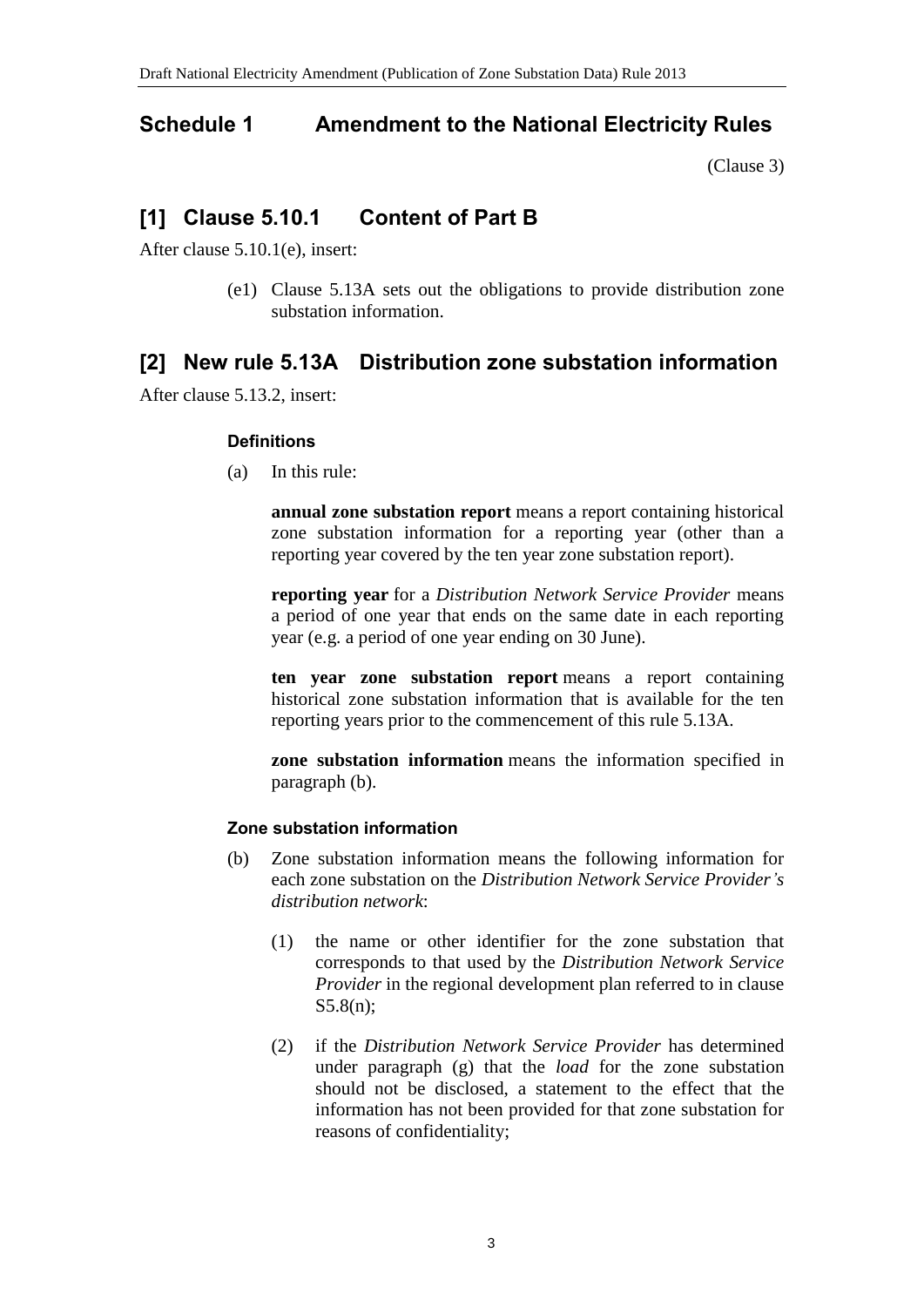- (3) each date and time interval for which *load* data is available for the zone substation;
- (4) for each date and time interval specified under subparagraph (b)(3), load (in kW or MW); and
- (5) any additional information relating to *load* at the zone substation that the *Distribution Network Service Provider* wishes to provide including, without limitation, for each date and time interval specified under subparagraph (b)(3):
	- (i) apparent power measured in kVA or MVA;
	- (ii) reactive power measured in kVAr or MVAr; or
	- (iii) power factor.
- (c) The *Distribution Network Service Provider's* obligation to provide zone substation information under subparagraphs (b)(4) and (5) is to provide raw data. A *Distribution Network Service Provider* is not required to analyse, assess or validate the quality or accuracy of that data before it is provided to a person who requests it under this rule 5.13A.

#### **Requests for zone substation information**

- (d) A *Distribution Network Service Provider* must publish on its website:
	- (1) information on how a person may request a ten year zone substation report and/or annual zone substation reports;
	- (2) the electronic format (and any other format) in which the *Distribution Network Service Provider* can make zone substation information available;
	- (3) the end date of the *Distribution Network Service Provider's* reporting year;
	- (4) the start and end dates of the period to which the ten year zone substation report relates;
	- (5) details of the annual zone substation reports that are available on request;
	- (6) information on when the next annual zone substation report will be available on request; and
	- (7) the amount of the fee payable to the *Distribution Network Service Provider* for provision of the ten year zone substation report and each annual zone substation report. Any fee specified must be no more than that required to meet the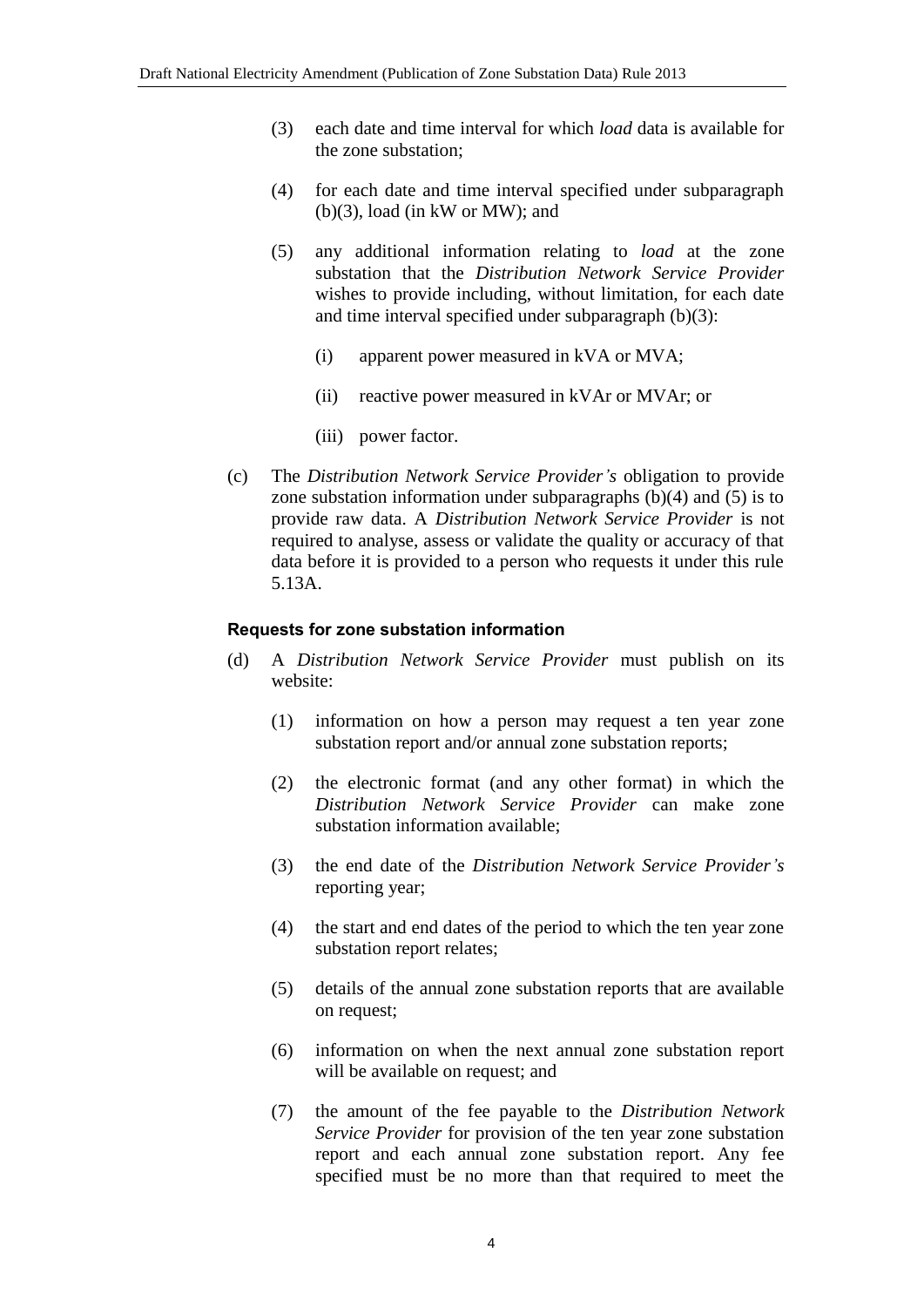reasonable costs anticipated to be incurred by the *Distribution Network Service Provider* in providing the relevant zone substation reports.

- (e) Any person may request a *Distribution Network Service Provider* to provide zone substation information. A request for zone substation information must:
	- (1) specify whether the person requires:
		- (i) a ten year zone substation report; and/or
		- (ii) one or more annual zone substation reports.
	- (2) specify the format in which the person wishes to receive the reports under subparagraph (e)(1), which must be a format specified by the *Distribution Network Service Provider* under paragraph  $(d)(2)$ ;
	- (3) include an acknowledgment that:
		- (i) any zone substation information provided by the *Distribution Network Service Provider* under subparagraphs (b4) and (5) is raw data and the *Distribution Network Service Provider* has not analysed, assessed or validated the quality or accuracy of that data; and
		- (ii) the *Distribution Network Service Provider* makes no warranty or guarantee as to the quality, accuracy or suitability for any particular purpose of the zone substation information;
	- (4) be accompanied by any applicable fees specified on the *Distribution Network Service Provider's* website; and
	- (5) otherwise be in the form reasonably required by the *Distribution Network Service Provider* and as specified on its website.

### **Obligations of Distribution Network Service Providers to provide zone substation information**

- (f) If a *Distribution Network Service Provider* receives a request in the form required by paragraph (d) it must provide the report(s) requested as soon as practicable but, in any event, within 30 *business days* of the date of the request.
- (g) A *Distribution Network Service Provider* is not required to provide information under subparagraphs (b)(3) and (4) for a zone substation if, in the reasonable opinion of the *Distribution Network Service*